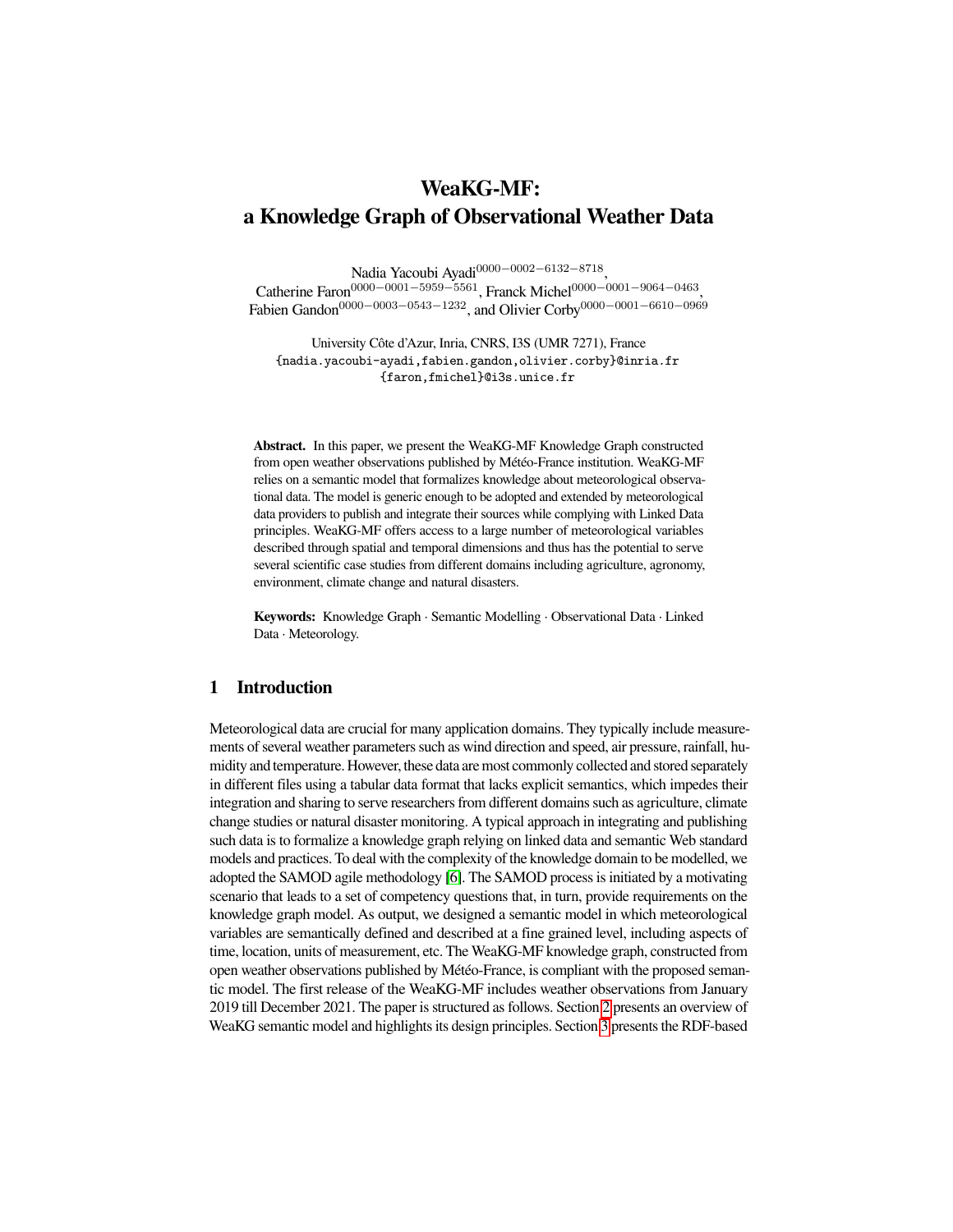2 N. Yacoubi Ayadi et al.

knowledge graph WeaKG-MF constructed from weather data archives of Météo-France and illustrates how it serves use cases identified in the context of the D2KAB French research projec[t](#page-1-1) .

## <span id="page-1-0"></span>**2 Semantic Model for Weather Data**

In order to propose a self-contained model for representing and publishing meteorological data, we extend the SOSA/SSN [\[4,](#page-4-1)[3\]](#page-4-2) ontologies with three new classes. First, weo: Meterol ogi cal Observation is the core class of our model; it supports the description of a single, atomic observation that is related to a particular feature of interest, instance of the weo: Meteorological Feature class, and an observable property, instance of class weo: WeatherProperty. These three classes specialize classes from the SOSA/SSN ontologies [\[4](#page-4-1)[,3\]](#page-4-2) as reflected by their formal definitions. These definitions express that only one weather property and one meteorological feature is used for a given meteorological observation:

| weo: Meteorological Feature    | sosa: FeatureOfInterest<br>$ssn: has Property, weo: Weather Property$<br>$1 \, ssn: has Property. weo: Weather Property$ |
|--------------------------------|--------------------------------------------------------------------------------------------------------------------------|
| weo:WeatherProperty            | sosa:ObservableProperty                                                                                                  |
|                                | $ssn: is Property Of. weo: Meteorological Feature$                                                                       |
|                                | $1$ ssn:isPropertyOf.weo:MeteorologicalFeature                                                                           |
| weo: MeteorologicalObservation | sosa: Observation                                                                                                        |
|                                | sosa:observedProperty.weo:WeatherProperty                                                                                |
|                                | $=1$ sosa: observed Property                                                                                             |
|                                | $sosa: hasFeatureOfInterest.$ <i>weo</i> : $Meteorological Feature$                                                      |
|                                | $=1$ sosa: has Feature Of Interest                                                                                       |

We reused the Value Set[s](#page-1-2) (VP) ontology design pattern and, because we can enumerate the values, this led us to define a SKOS vocabulary whose concepts are instances of weo: WeatherProperty or weo: Meteorological Feature and represent the possible values of observable properties and features of interest. Inline with Linked Data best practices, we aligned the weather properties of our SKOS vocabulary with terms from the NERC Climate and Forecast Standard Names vocabulary [.](#page-1-3) To avoid redundancies of measurements units among observations, we define for each SKOS weather property an applicable unit re-using QUDT Unit vocabulary [.](#page-1-4) Thus, observation results are modelled as literals and an observation is linked to its result by RDF property sosa: hasSimpleResult. Finally, since observable properties of our vocabulary are also defined as instances of the qudt: QuantityKind class, we aligned them with terms from the QUDT Quantity Kind vocabulary. Figure [1](#page-2-0) presents an RDF graph of a meteorological observation relative to the wind feature of interest and reporting the average wind speed observable property.

<span id="page-1-2"></span><span id="page-1-1"></span><https://www.d2kab.org/> <https://www.w3.org/TR/swbp-specified-values/>

<span id="page-1-3"></span><http://vocab.nerc.ac.uk/collection/P07/>

<span id="page-1-4"></span><http://qudt.org/vocab/quantitykind/>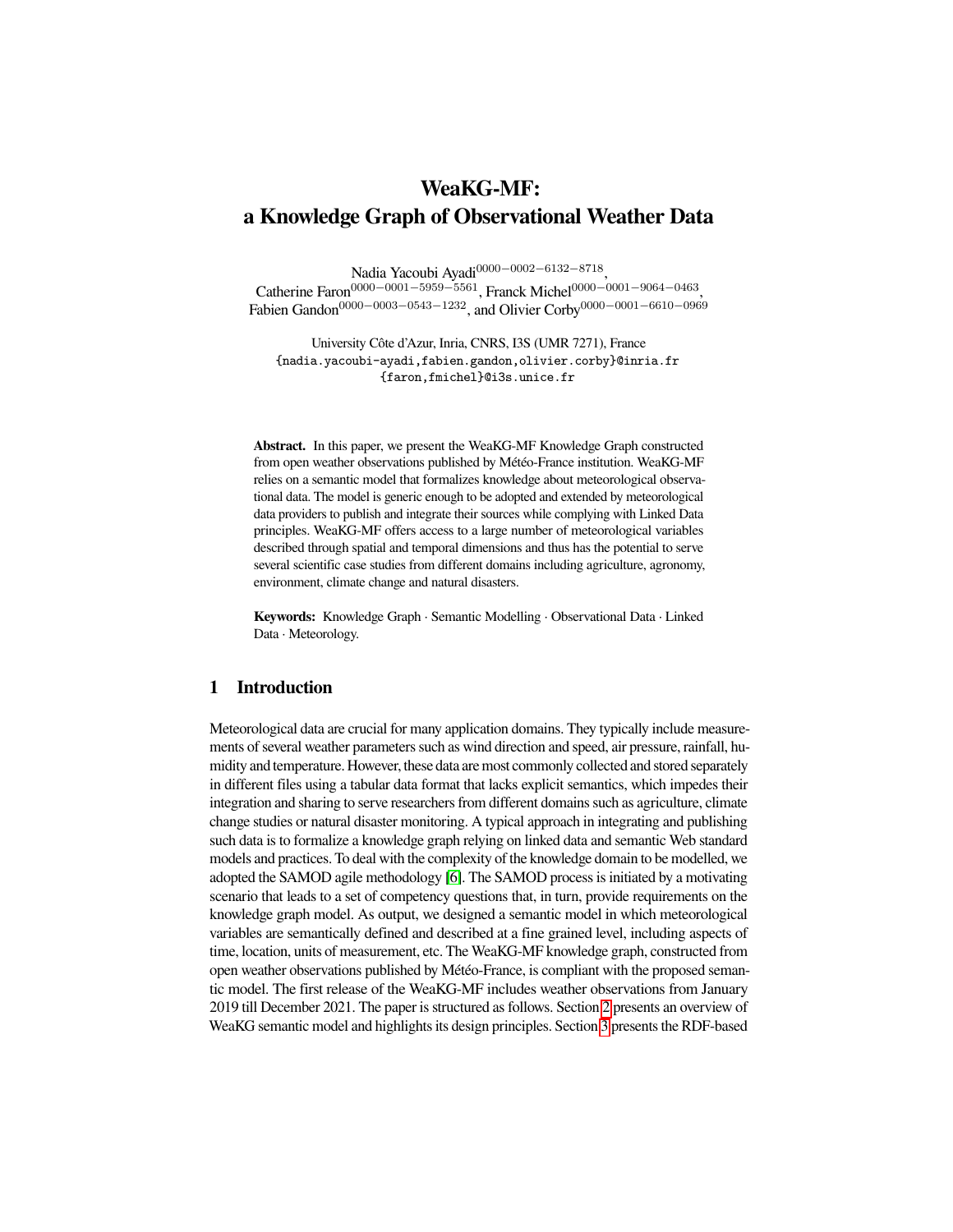

<span id="page-2-0"></span>**Fig. 1.** Example of a meteorological observation reporting the Wind Speed Average property

Our semantic model deals with both temporal and spatial dimensions of meteorological observations. Along temporal dimension, the model captures the instant or interval at/during which the weather parameter is measured. Since duration of time intervals are described in the official documentation of the World Meteorological Organization (WMO[\)](#page-2-1) , we defined different time interval classes, based on the time: Interval class [\[2\]](#page-4-3), by expressing OWL restrictions on their duration that may be declared in seconds, minutes or hours. The interest of doing this is that these time intervals are declared once in our semantic model and are reused for all obser-vations, and thus avoid substantial redundancy. In Figure [1,](#page-2-0) the wevp: windAverageSpeed weather property is measured during a period of 10 minutes. This is denoted by sosa: phenomenonTime property whose value is an instance of weo: Interval 10m class, while the end time of the interval is an instance of class time: Instant.

Meteorological observations are provided by weather stations which spatial information, such as longitude, latitude and altitude. We introduce the weo: WeatherStation class as a subclass of the geosparql:Feature class and sosa:Platform. According to GeoSPARQL vocabulary [\[1\]](#page-4-4), each instance of weo:WeatherStation has a geometry with specific coordinates which enables us to query weather observations based on spatial information. The OWL version of our semantic model as well as the related SKOS vocabularies are available in our Github repository [.](#page-2-2) The prefixes of ontologies and vocabularies reused or introduced in this paper are listed in the repository's README [.](#page-2-3)

<span id="page-2-2"></span><span id="page-2-1"></span><https://public.wmo.int/en/>

<https://github.com/Wimmics/d2kab/tree/main/meteo/ontology>

<span id="page-2-3"></span><https://github.com/Wimmics/d2kab/tree/main/meteo>